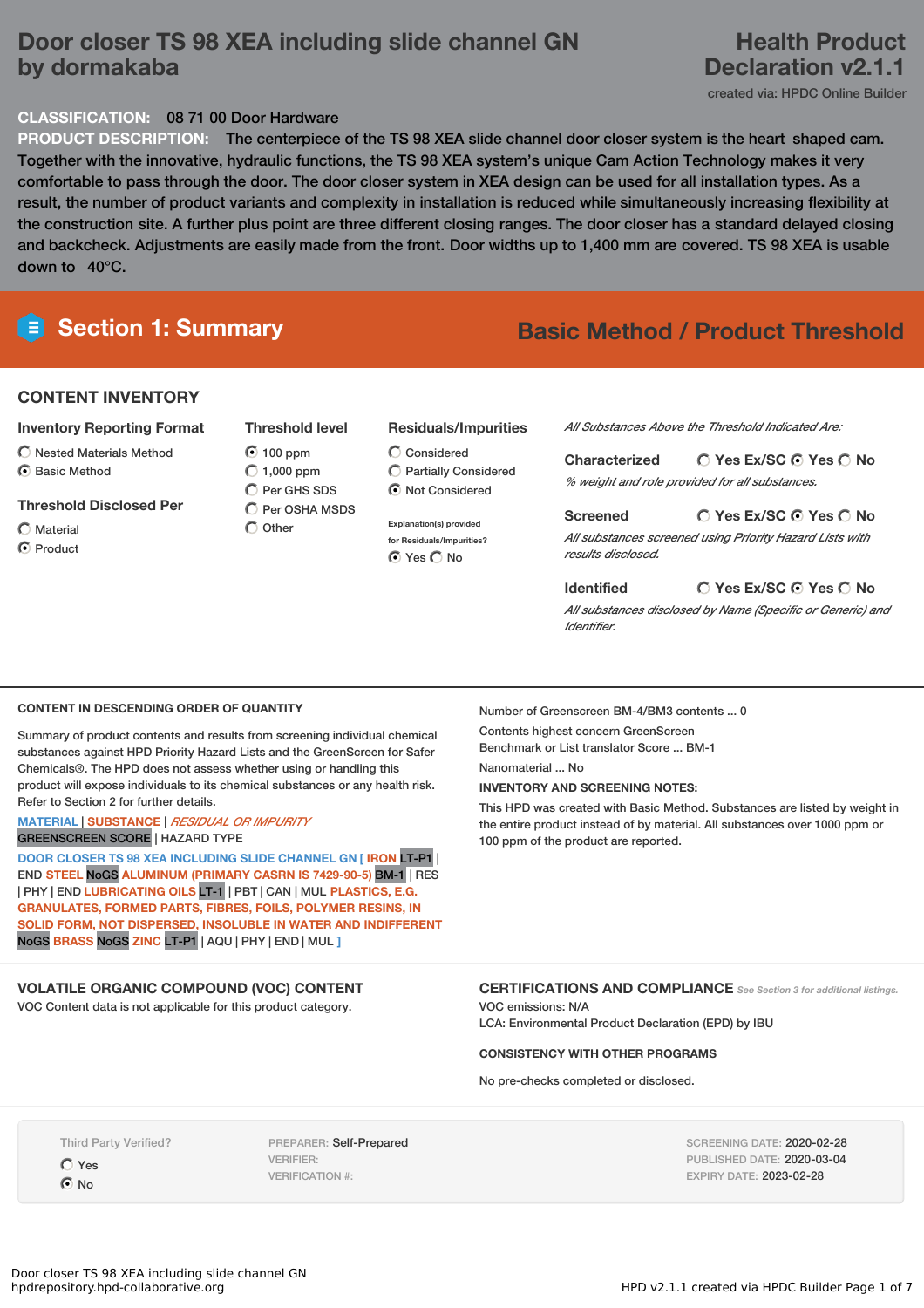This section lists contents in a product based on specific threshold(s) and reports detailed health information including hazards. This *HPD uses the inventory method indicated above, which is one of three possible methods:*

- *Basic Inventory method with Product-level threshold.*
- *Nested Material Inventory method with Product-level threshold*
- *Nested Material Inventory method with individual Material-level thresholds*

Definitions and requirements for the three inventory methods and requirements for each data field can be found in the HPD Open *Standard version 2.1.1, available on the HPDC website at: [www.hpd-collaborative.org/hpd-2-1-1-standard](https://www.hpd-collaborative.org/hpd-2-1-1-standard)*

# **DOOR CLOSER TS 98 XEA INCLUDING SLIDE CHANNEL GN**

PRODUCT THRESHOLD: 100 ppm **RESIDUALS AND IMPURITIES CONSIDERED:** No

RESIDUALS AND IMPURITIES NOTES: No residuals or impurities are expected in these materials at or above the inventory threshold. dormakaba products consist of finished components, and no chemical reactions are needed to develop our products.

OTHER PRODUCT NOTES: -

| <b>IRON</b>                                                                                         |                                                                                                           |                                      |                                      |                                   | ID: 7439-89-6                                  |
|-----------------------------------------------------------------------------------------------------|-----------------------------------------------------------------------------------------------------------|--------------------------------------|--------------------------------------|-----------------------------------|------------------------------------------------|
| HAZARD SCREENING METHOD: Pharos Chemical and Materials Library                                      |                                                                                                           |                                      |                                      | HAZARD SCREENING DATE: 2020-02-28 |                                                |
| %: 44.05                                                                                            | GS: LT-P1                                                                                                 | ROLE: Closer<br>RC: Both<br>NANO: No |                                      |                                   |                                                |
| HAZARD TYPE                                                                                         | AGENCY AND LIST TITLES                                                                                    | WARNINGS                             |                                      |                                   |                                                |
| <b>ENDOCRINE</b>                                                                                    | <b>TEDX - Potential Endocrine Disruptors</b>                                                              |                                      | <b>Potential Endocrine Disruptor</b> |                                   |                                                |
|                                                                                                     |                                                                                                           |                                      |                                      |                                   |                                                |
| SUBSTANCE NOTES: Grey cast iron                                                                     |                                                                                                           |                                      |                                      |                                   |                                                |
|                                                                                                     |                                                                                                           |                                      |                                      |                                   |                                                |
| <b>STEEL</b>                                                                                        |                                                                                                           |                                      |                                      |                                   | ID: 12597-69-2                                 |
| HAZARD SCREENING METHOD: Pharos Chemical and Materials Library<br>HAZARD SCREENING DATE: 2020-02-28 |                                                                                                           |                                      |                                      |                                   |                                                |
| %37.29                                                                                              | GS: NoGS                                                                                                  | RC: Both                             | NANO: No                             |                                   | ROLE: Closer and main arm                      |
| HAZARD TYPE                                                                                         | AGENCY AND LIST TITLES                                                                                    | WARNINGS                             |                                      |                                   |                                                |
| None found                                                                                          |                                                                                                           |                                      |                                      |                                   | No warnings found on HPD Priority Hazard Lists |
|                                                                                                     | SUBSTANCE NOTES: 11SMnPb30, 16MnCrS5, 16MnCr5, 46S20, 100Cr6, ETG100, Spring Steel, Scew Steel (8.8/10.9) |                                      |                                      |                                   |                                                |
|                                                                                                     |                                                                                                           |                                      |                                      |                                   |                                                |
| <b>ALUMINUM (PRIMARY CASRN IS 7429-90-5)</b>                                                        |                                                                                                           |                                      |                                      |                                   | ID: 477951-22-7                                |
|                                                                                                     | HAZARD SCREENING METHOD: Pharos Chemical and Materials Library<br>HAZARD SCREENING DATE: 2020-02-28       |                                      |                                      |                                   |                                                |
| %: 11.43                                                                                            | GS: <b>BM-1</b>                                                                                           | RC: Both                             | NANO: No                             |                                   | ROLE: Slide channel and closer                 |
|                                                                                                     |                                                                                                           |                                      |                                      |                                   |                                                |
| closer TS 98 XEA including slide channel GN                                                         |                                                                                                           |                                      |                                      |                                   |                                                |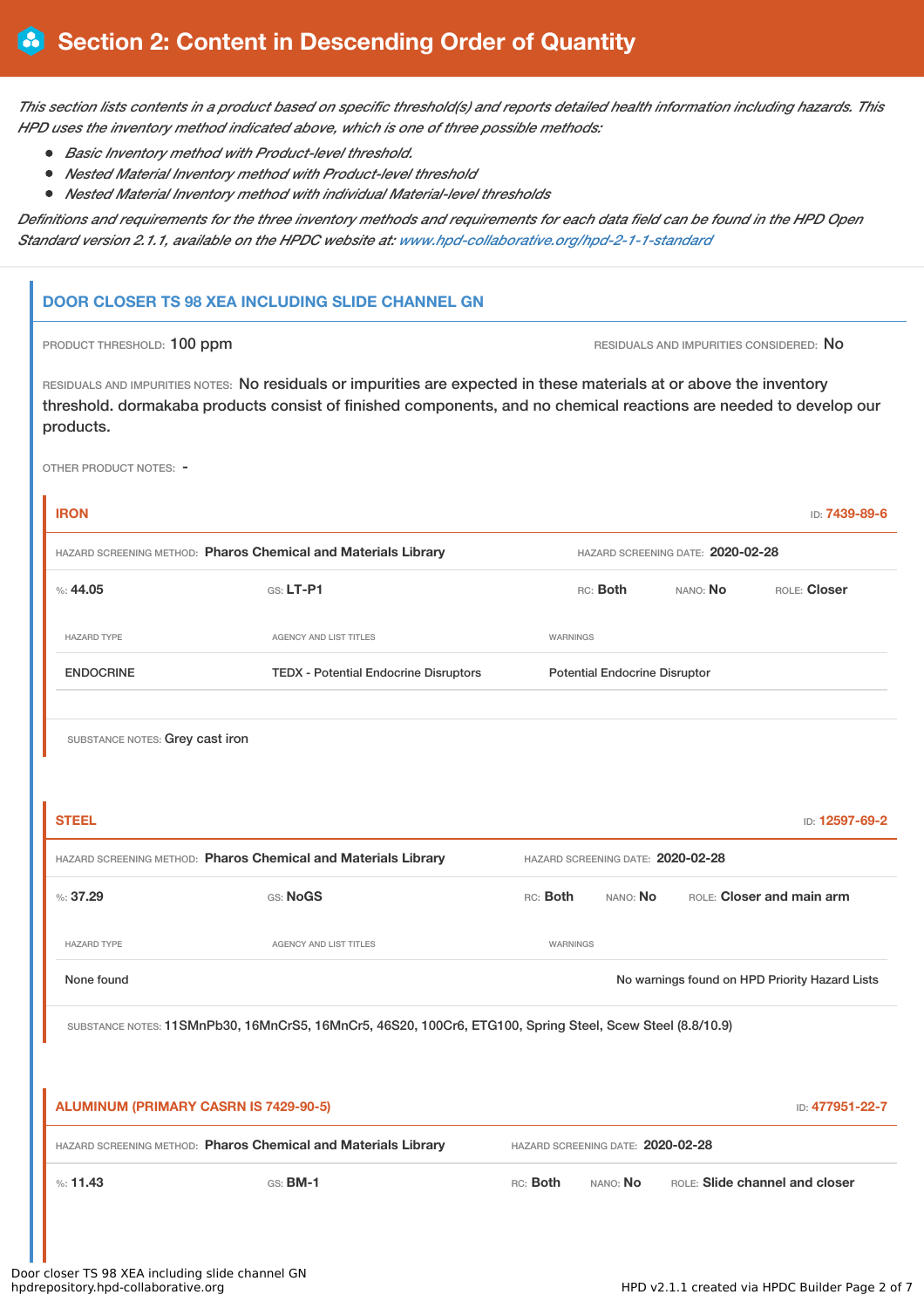| <b>HAZARD TYPE</b>         | AGENCY AND LIST TITLES                       | WARNINGS                                              |
|----------------------------|----------------------------------------------|-------------------------------------------------------|
| <b>RESPIRATORY</b>         | AOEC - Asthmagens                            | Asthmagen (Rs) - sensitizer-induced                   |
| PHYSICAL HAZARD (REACTIVE) | EU - GHS (H-Statements)                      | H250 - Catches fire spontaneously if exposed to air   |
| PHYSICAL HAZARD (REACTIVE) | EU - GHS (H-Statements)                      | H261 - In contact with water releases flammable gases |
| <b>ENDOCRINE</b>           | <b>TEDX</b> - Potential Endocrine Disruptors | <b>Potential Endocrine Disruptor</b>                  |

SUBSTANCE NOTES: The hazards associated with aluminum are dependent upon the form in which aluminum is provided. As aluminum is inert upon receipt by dormakaba and unlikely to leach from the product into the environment, the risk of exposure to aluminum components is negligible and the listed hazards can be deemed irrelevant to the end-user.

EN AW6060, EN AW5754/AlMg3, EN AW5049/AlMg2Mn0,8

## **LUBRICATING OILS** ID: **74869-22-0**

| HAZARD SCREENING METHOD: Pharos Chemical and Materials Library |                                   | HAZARD SCREENING DATE: 2020-02-28                                                                 |                       |  |  |  |
|----------------------------------------------------------------|-----------------------------------|---------------------------------------------------------------------------------------------------|-----------------------|--|--|--|
| %3.17                                                          | $GS: LT-1$                        | RC: None                                                                                          | ROLE: Hydraulic fluid |  |  |  |
| <b>HAZARD TYPE</b>                                             | <b>AGENCY AND LIST TITLES</b>     | WARNINGS                                                                                          |                       |  |  |  |
| <b>PBT</b>                                                     | <b>EC - CEPA DSL</b>              | Persistent, Bioaccumulative and inherently Toxic (PBiTH) to<br>humans                             |                       |  |  |  |
| <b>CANCER</b>                                                  | EU - GHS (H-Statements)           | H350 - May cause cancer                                                                           |                       |  |  |  |
| <b>CANCER</b>                                                  | <b>EU - REACH Annex XVII CMRs</b> | Carcinogen Category 2 - Substances which should be<br>regarded as if they are Carcinogenic to man |                       |  |  |  |
| <b>MULTIPLE</b>                                                | ChemSec - SIN List                | CMR - Carcinogen, Mutagen &/or Reproductive Toxicant                                              |                       |  |  |  |
| CANCER                                                         | EU - Annex VI CMRs                | Carcinogen Category 1B - Presumed Carcinogen based on<br>animal evidence                          |                       |  |  |  |
| <b>CANCER</b>                                                  | GHS - Australia                   | H350 - May cause cancer                                                                           |                       |  |  |  |
|                                                                |                                   |                                                                                                   |                       |  |  |  |

SUBSTANCE NOTES: Hydraulic fluid used to regulate door closing speed. Users operating the door are not exposed to the oil, which is fully contained by the metal encasement of the closer. As such, the actual risks associated with the closer's installation and use in a building are minimal and the listed hazards can be deemed irrelevant to the end-user.

# **PLASTICS, E.G. GRANULATES, FORMED PARTS, FIBRES, FOILS, POLYMER RESINS, IN SOLID FORM, NOT DISPERSED, INSOLUBLE IN WATER AND INDIFFERENT** ID: **937182-60-0** HAZARD SCREENING METHOD: **Pharos Chemical and Materials Library** HAZARD SCREENING DATE: **2020-02-28** %: **1.96** GS: **NoGS** RC: **None** NANO: **No** ROLE: **Closer and slide channel** HAZARD TYPE AGENCY AND LIST TITLES WARNINGS None found Now arrings found on HPD Priority Hazard Lists

SUBSTANCE NOTES: -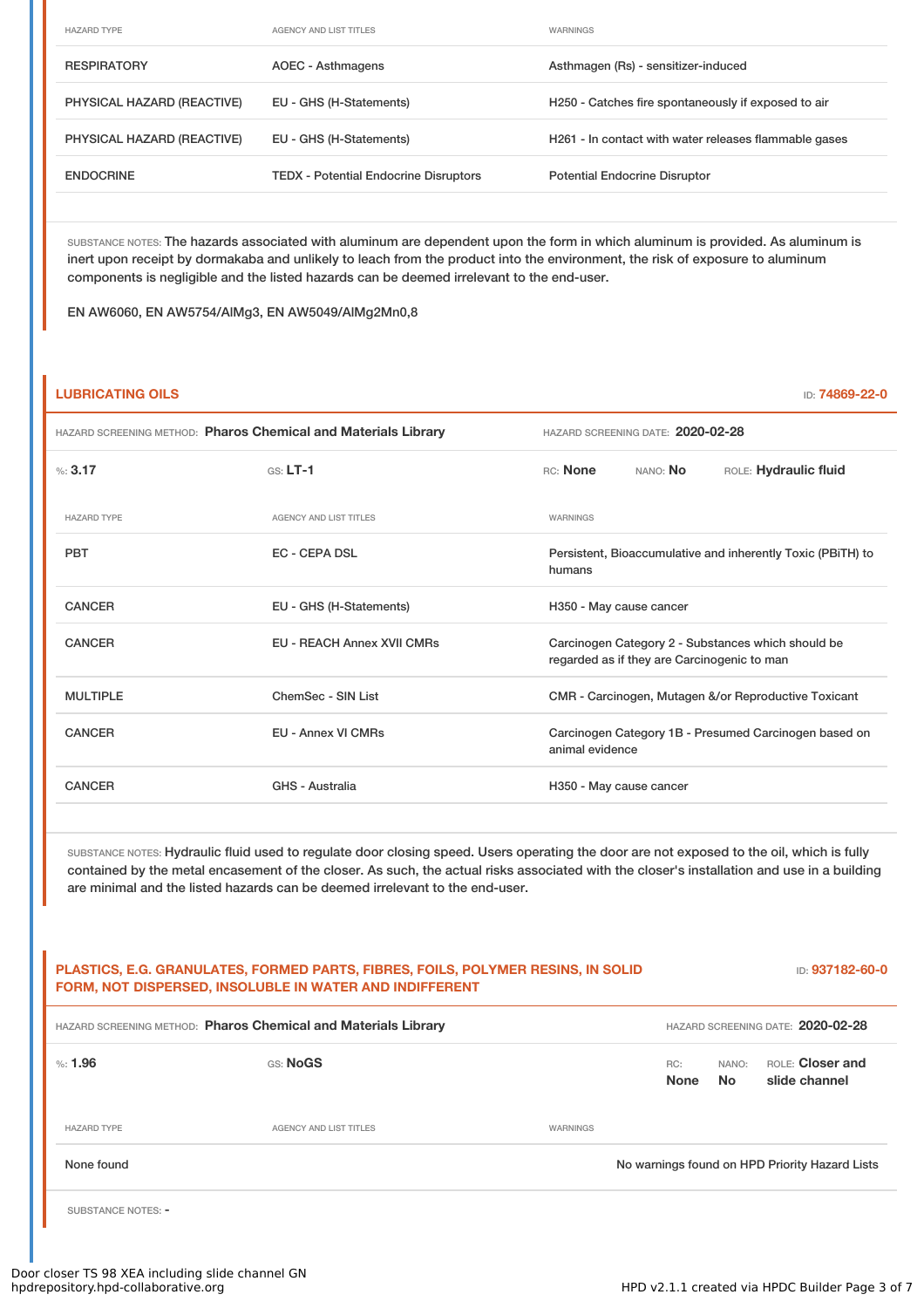| HAZARD SCREENING METHOD: Pharos Chemical and Materials Library |                                                | HAZARD SCREENING DATE: 2020-02-28 |          |          |              |
|----------------------------------------------------------------|------------------------------------------------|-----------------------------------|----------|----------|--------------|
| $\%: 1.80$                                                     | <b>GS: NoGS</b>                                |                                   | RC: Both | NANO: No | ROLE: Closer |
| <b>HAZARD TYPE</b>                                             | AGENCY AND LIST TITLES                         | WARNINGS                          |          |          |              |
| None found                                                     | No warnings found on HPD Priority Hazard Lists |                                   |          |          |              |

SUBSTANCE NOTES: -

| <b>ZINC</b>                                                    |                                                |                                                                                         |                            | ID: 7440-66-6 |  |
|----------------------------------------------------------------|------------------------------------------------|-----------------------------------------------------------------------------------------|----------------------------|---------------|--|
| HAZARD SCREENING METHOD: Pharos Chemical and Materials Library |                                                | HAZARD SCREENING DATE: 2020-02-28                                                       |                            |               |  |
| % 0.15                                                         | $GS: LT-PI$                                    | <b>RC:</b> None                                                                         | <b>BOLE:</b> Slide channel |               |  |
| <b>HAZARD TYPE</b>                                             | <b>AGENCY AND LIST TITLES</b>                  | WARNINGS                                                                                |                            |               |  |
| <b>ACUTE AQUATIC</b>                                           | EU - GHS (H-Statements)                        | H400 - Very toxic to aquatic life                                                       |                            |               |  |
| <b>CHRON AQUATIC</b>                                           | EU - GHS (H-Statements)                        | H410 - Very toxic to aquatic life with long lasting effects                             |                            |               |  |
| PHYSICAL HAZARD (REACTIVE)                                     | EU - GHS (H-Statements)                        | H250 - Catches fire spontaneously if exposed to air                                     |                            |               |  |
| PHYSICAL HAZARD (REACTIVE)                                     | EU - GHS (H-Statements)                        | H260 - In contact with water releases flammable gases<br>which may ignite spontaneously |                            |               |  |
| <b>ENDOCRINE</b>                                               | <b>TEDX</b> - Potential Endocrine Disruptors   | <b>Potential Endocrine Disruptor</b>                                                    |                            |               |  |
| <b>MULTIPLE</b>                                                | German FEA - Substances Hazardous to<br>Waters | Class 2 - Hazard to Waters                                                              |                            |               |  |

SUBSTANCE NOTES: Die-cast closer components. The hazards associated with zinc are dependent upon the form in which zinc is provided. As zinc is inert upon receipt by dormakaba and unlikely to leach from the closer into the environment, the risk of exposure to zinc components is negligible and the listed hazards ca be deemed irrelevant to the end-user.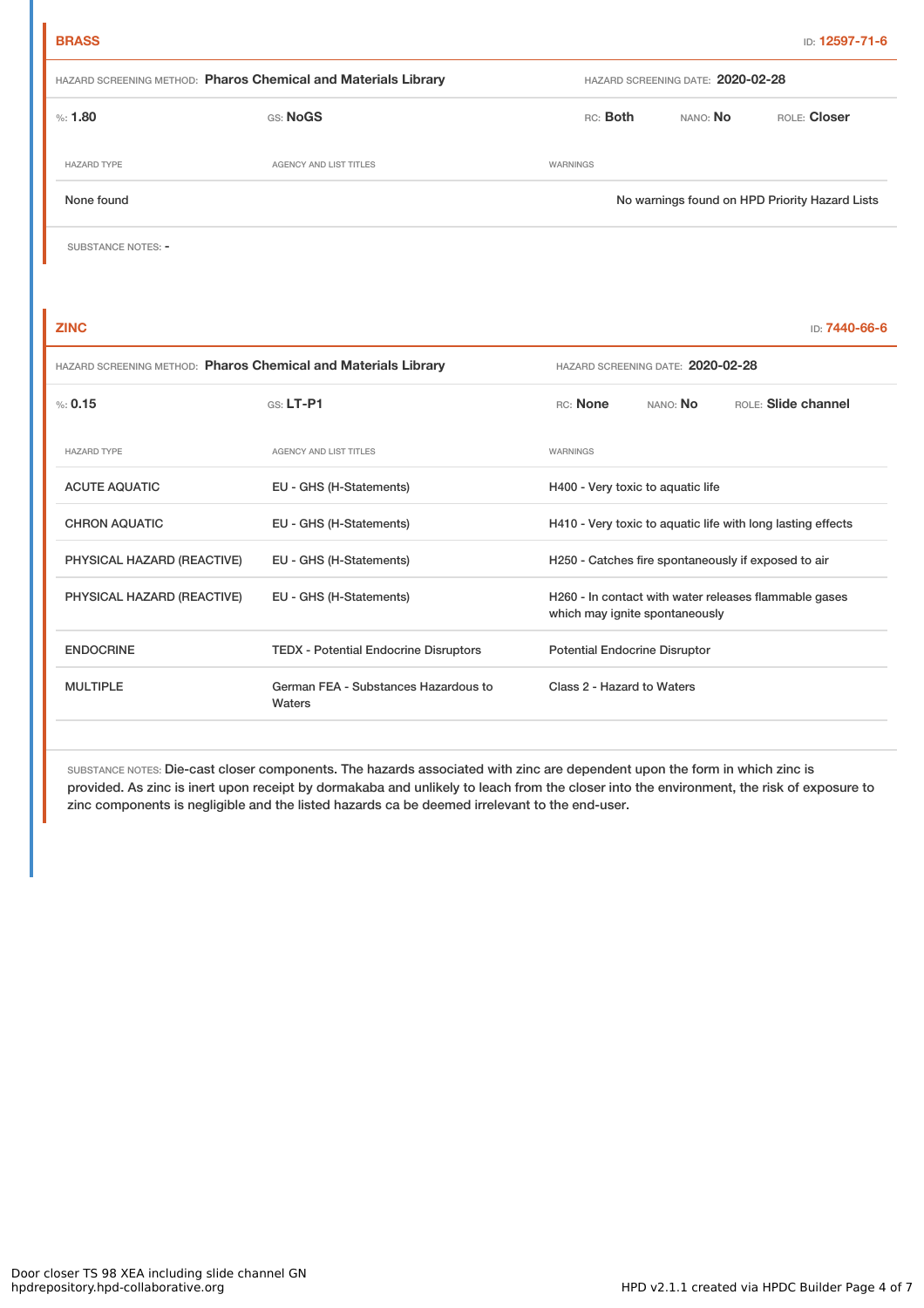This section lists applicable certification and standards compliance information for VOC emissions and VOC content. Other types of *health or environmental performance testing or certifications completed for the product may be provided.*

| <b>VOC EMISSIONS</b>                                                                                                                                                                                                              | N/A                                                      |  |  |                                                |                                                 |                                                                                                  |
|-----------------------------------------------------------------------------------------------------------------------------------------------------------------------------------------------------------------------------------|----------------------------------------------------------|--|--|------------------------------------------------|-------------------------------------------------|--------------------------------------------------------------------------------------------------|
| CERTIFYING PARTY: Self-declared<br>APPLICABLE FACILITIES: This HPD is for a product that<br>is NOT liquid/wet applied.<br><b>CERTIFICATE URL:</b>                                                                                 | <b>ISSUE DATE: 2020-03-</b><br><b>EXPIRY DATE:</b><br>04 |  |  | CERTIFIER OR LAB: N/A                          |                                                 |                                                                                                  |
| <b>CERTIFICATION AND COMPLIANCE NOTES:</b>                                                                                                                                                                                        |                                                          |  |  |                                                |                                                 |                                                                                                  |
| <b>LCA</b>                                                                                                                                                                                                                        |                                                          |  |  | <b>IBU</b>                                     | <b>Declaration (EPD) by</b>                     | <b>Environmental Product</b>                                                                     |
| CERTIFYING PARTY: Third Party<br>APPLICABLE FACILITIES: dormakaba Ennepetal, Germany<br><b>CERTIFICATE URL:</b><br>https://www.dormakaba.com/resource/blob/1084962/a823c2e8b72780809e305ac367464929/epd-<br>ts-98-xea-en-data.pdf |                                                          |  |  | <b>ISSUE</b><br>DATE:<br>$2019 -$<br>$12 - 06$ | <b>EXPIRY</b><br>DATE:<br>$2024 -$<br>$12 - 04$ | <b>CERTIFIER</b><br>OR LAB:<br>Institut<br><b>Bauen</b><br>und<br><b>Umwelt</b><br>e.V.<br>(IBU) |

CERTIFICATION AND COMPLIANCE NOTES: Environmental Product Declaration

# **H** Section 4: Accessories

This section lists related products or materials that the manufacturer requires or recommends for installation (such as adhesives or fasteners), maintenance, cleaning, or operations. For information relating to the contents of these related products, refer to their *applicable Health Product Declarations, if available.*

No accessories are required for this product.

# **Section 5: General Notes**

dormakaba has resulted from the merger of the two well-established brands Dorma and Kaba, both known for their expertise in the area of smart and secure access solutions. Together we stand for more than 150 years of security and reliability. Our master brand dormakaba stands for our offering of products, solutions and services for secure access to buildings and rooms from a single source. Our global brand power supports us to become the trusted industry leader. For more information, please go to: www.dormakaba.com. The information contained in this HPD is to be used only as a voluntary information on our products. dormakaba makes no representation or warranty as to the completeness or accuracy of the information contained herein. The products and specifications set forth in this HPD are subject to change without notice and dormakaba disclaims any and all liability for such changes. The information contained herein is provided without warranties of any kind, either express or implied, and dormakaba disclaims any and all liability for typographical, printing, or production errors or changes affecting the specifications contained herein. dormakaba DISCLAIMS ALL WARRANTIES, EXPRESS OR IMPLIED, INCLUDING, BUT NOT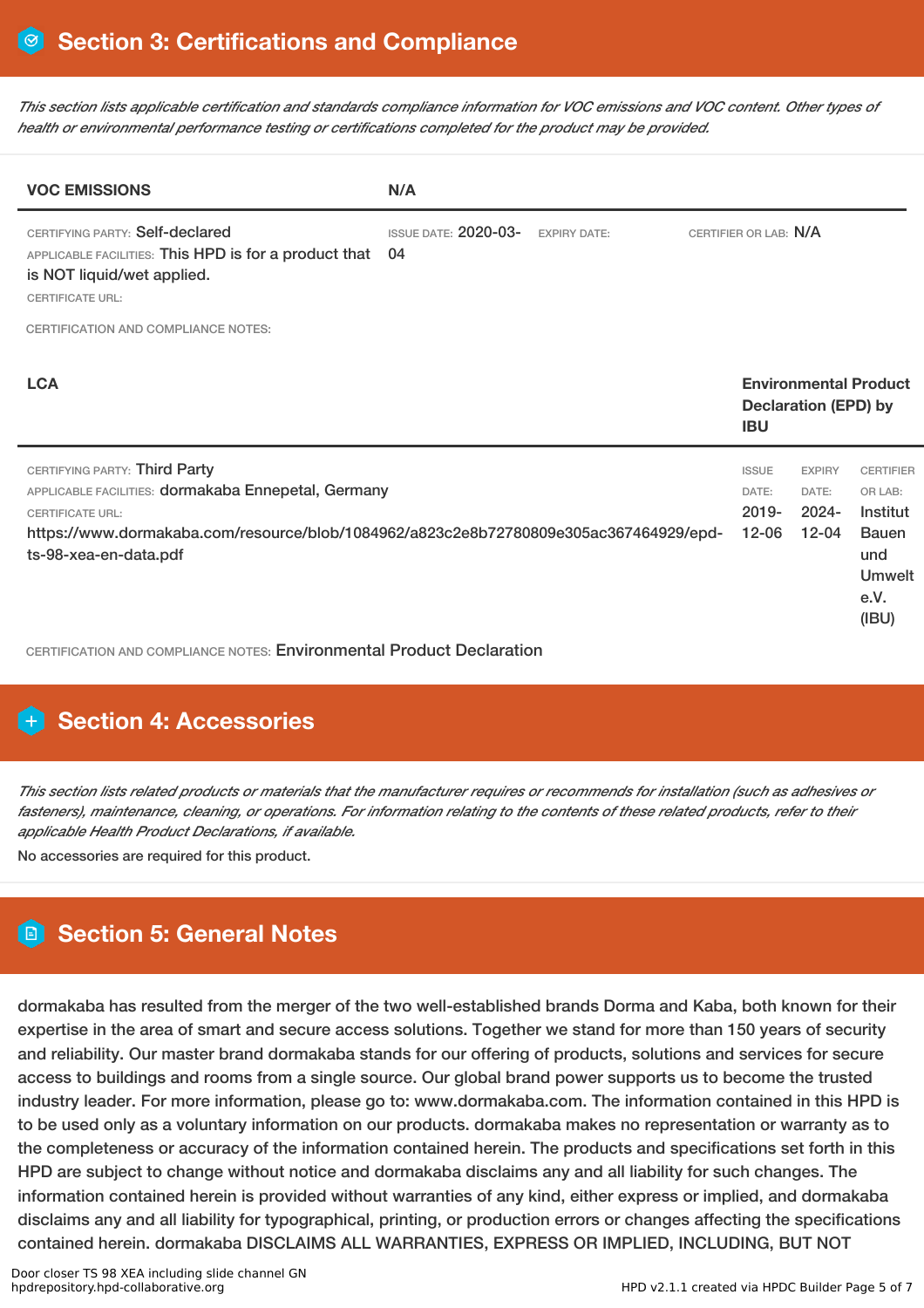LIMITED TO, THE IMPLIED WARRANTIES OF MERCHANTABILITY AND FITNESS FOR A PARTICULAR PURPOSE. IN NO EVENT WILL dormakaba BE LIABLE FOR ANY INCIDENTAL, INDIRECT OR CONSEQUENTIAL DAMAGES ARISING FROM THE SALE OR USE OF ANY PRODUCT. All sales of products shall be subject to dormakaba's applicable General Terms and Conditions, a copy of which will be provided by your local dormakaba organisation upon request.